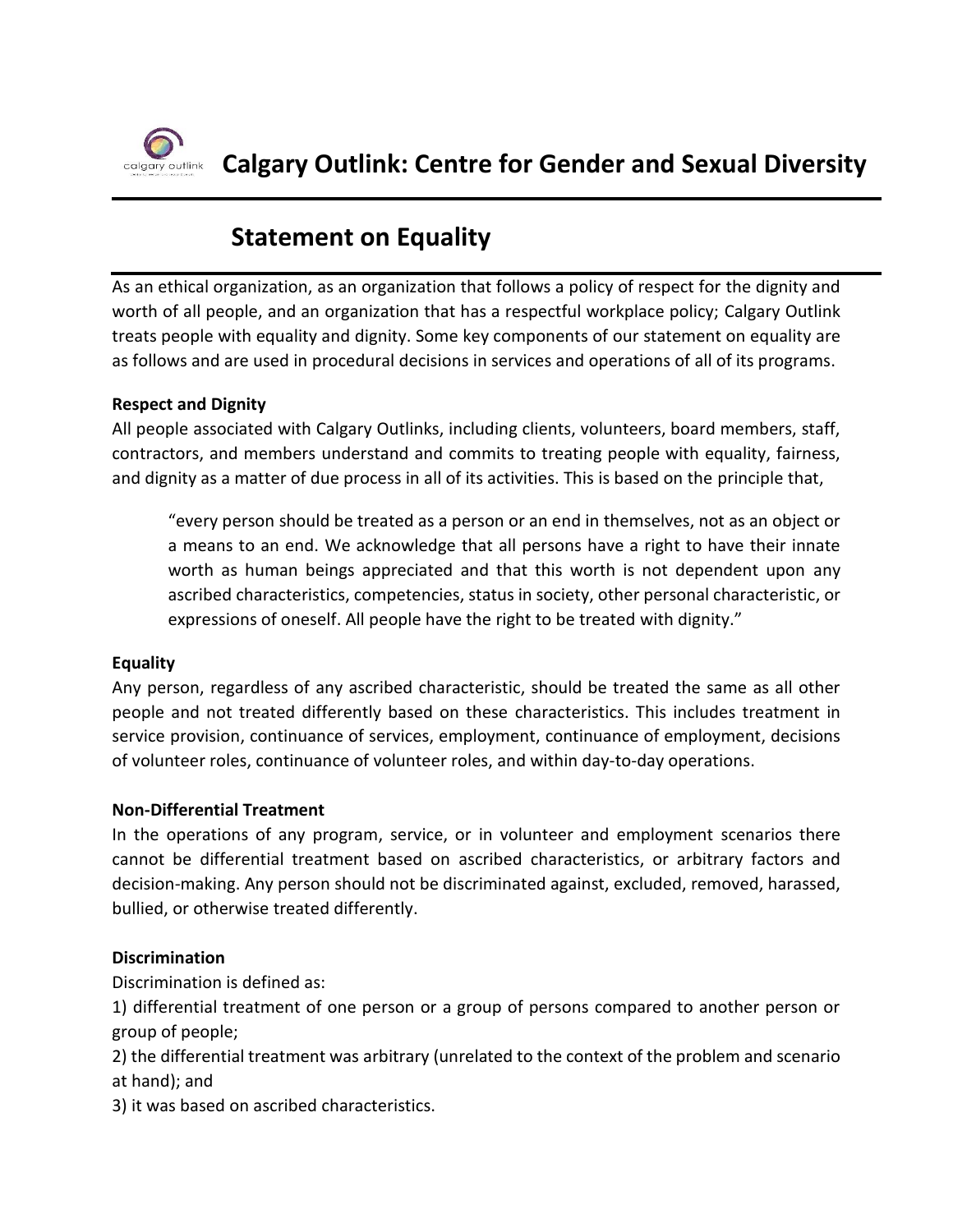#### **Non-Arbitrary Decision-Making**

When differential treatment must occur in scenarios, then the decision to do so must strive to be based on: 1) reasonable and proportional decisions based on facts, known information, and within the context at hand, 2) made in the best intentions for the best possible decision of all parties involved within the scenario, and 3) only made to solve the problems faced in the context at hand. If the decision made are not based on the facts, information known, and the context of the problems faced, then it should be noted that the decision is likely arbitrary and should be reconsidered.

#### **Ascribed Characteristics**

Decision making and treatment of people in any situation should not be based on ascribed characteristics or characteristics that are fixed or otherwise largely permanent life circumstances. These include characteristics listed by the Alberta Human Rights Commission:

"race, colour, ancestry, place of origin, religious beliefs, gender, age, physical disability, mental disability, marital status, family status, source of income and sexual orientation;"

other characteristics listed in the Alberta Human Rights Act:

"…gender identity, gender expression, … and class of persons;"

other characteristics listed in the Canadian Charter of Rights and Freedoms: sex, language, or culture;

and those characteristics not directly stated by laws but important to Calgary Outlink such as: sexual identity, sexual expression, sex (birth, assigned, or transition), sexual development (i.e. coming out stage or gender transition development), and relationship status.

#### **Non-Ascribed Characteristics**

Characteristics unrelated to the above, such as factors that can change over time or behaviours that can be controlled by a person, are not ascribed characteristics. For example, these are such factors as those related to (not limited to) past or current physical behaviours, past or current verbal behaviours, learning, abilities, experience, competencies, publications, references/reputation, and criminal histories.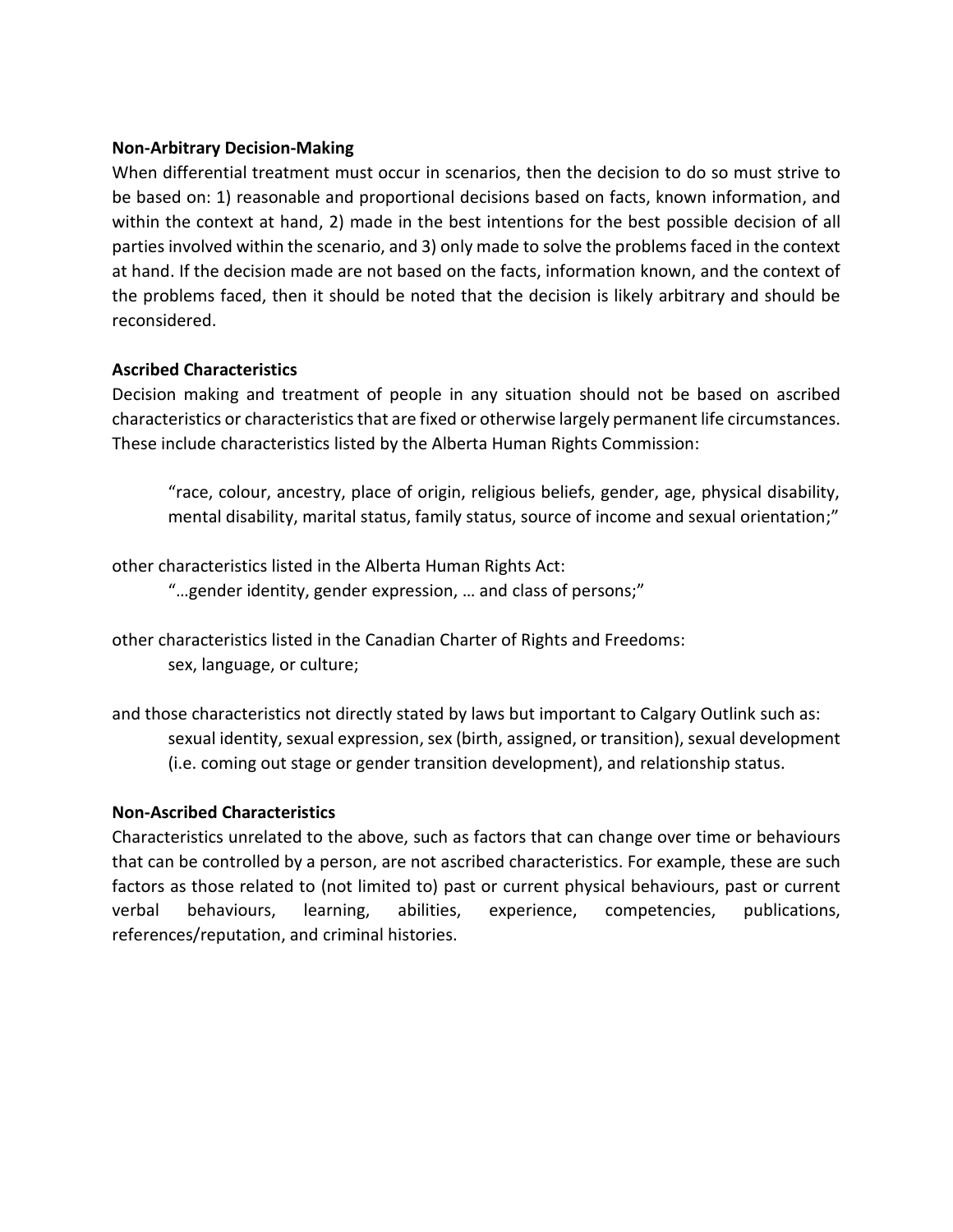## **Important Considerations while Respecting the Dignity and Worth of All People and Their Equality**

Respecting the Context. Acknowledging context understands that as situations change the application of principles also changes. In the development of policy and their implementation, scenarios should be developed from the perspective of different contexts to test these policies.

Policy development is not simply making rules to respond to specific scenarios. The organization should strive to develop policies and procedures flexible to changing and complex contexts.

Acknowledging context while respecting others and their interests requires the recognition that others are different than oneself, all people (and oneself) are not the same or perfect beings in reality or among the perception of others. This acknowledges that people may do things differently from one another orshow variation in different contexts and situations. People should be respected at all times despite real or perceived expression of these variations.

Acknowledging Power-in-Relationships. Acknowledging power in relationships understands that personal power is not absolute and that personal power and autonomy of choice changes as the context and types of relationships change. In the development of policy and their implementation, scenarios should be developed from the perspective that as context and relationships change so does power-in-relationships and persons' autonomy of choice.

Regardless of the context, it should be acknowledged that Calgary Outlinks provides service to others and positions in the implementation of this service have different power relationships. Board members, staff, and volunteer workers often have real or perceived power greater than clients or those receiving services.

A responsibility of care exists within these relationships, suggesting taking steps to always try to minimize the undue effects of power, to always respect the dignity of worth of others regardless of the degree of personal power, and to strive to encourage others to make autonomous choices regardless of perceived or real personal power.

Striving to Empower Others. Calgary Outlink understands that it is often working with vulnerable people. Board members, staff, and volunteer workers have the responsibility to respect the dignity of all persons with whom they come in contact as service providers, and acknowledges their greatest responsibility be to those persons in the most vulnerable position.

Board members, staff, and volunteer workers commit to encouraging those more vulnerable than themselves to make autonomous choices regardless of their perceived or real personal